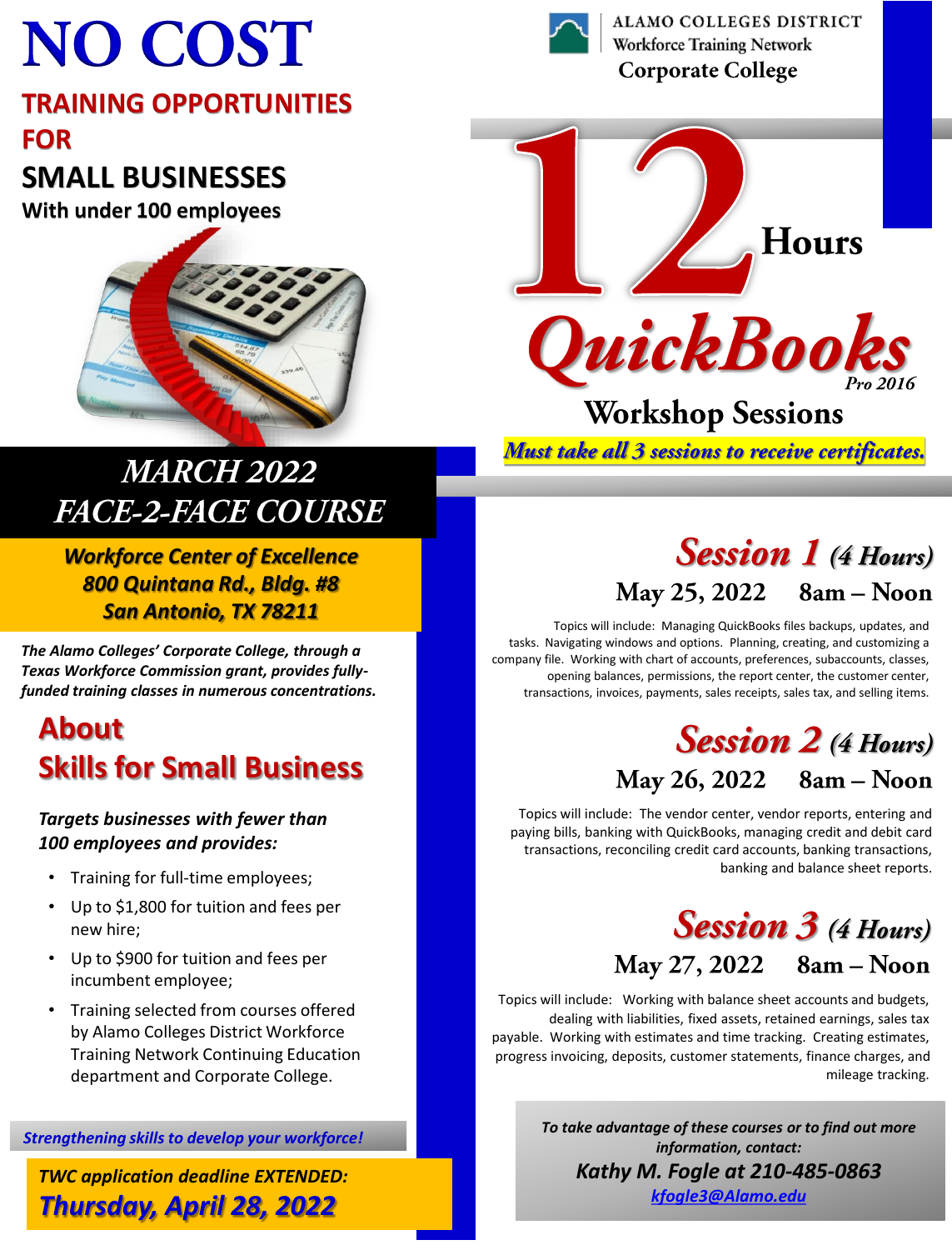# **NO COST**

#### **TRAINING OPPORTUNITIES FOR SMALL BUSINESSES**

**With under 100 employees**





ALAMO COLLEGES DISTRICT **Workforce Training Network Corporate College** 

OSHA 10

*(General Industry Safety)* 

*OSHA students must attend the 2 day trainings to receive the OSHA card.*

*8am – 3pm at the*

*Workforce Center of Excellence 800 Quintana Rd., Bldg. #8 San Antonio, TX 78211*

Prepare to meet the OSHA 10 Hour training requirements for 29 CFR 1910 General Industry Safety, and cover topics related to General Industry Safety. Upon completion students who attend all class hours will earn their 10 Hour

OSHA Construction Safety and health card.

# **June 13, 2022 thru June 14, 2022**

*The Alamo Colleges' Corporate College, through a Texas Workforce Commission grant, provides fullyfunded training classes in numerous concentrations.* 

# **About Skills for Small Business**

#### *Targets businesses with fewer than 100 employees and provides:*

- Training for full-time employees;
- Up to \$1,800 for tuition and fees per new hire;
- Up to \$900 for tuition and fees per incumbent employee;
- Training selected from courses offered by Alamo Colleges District Workforce Training Network Continuing Education department and Corporate College.

*210-485-0863*

*To take advantage of this course or to find out more information, contact:*

*Kathy M. Fogle* 

*at* 

*[kfogle3@Alamo.edu](mailto:kfogle3@Alamo.edu)*

*TWC application deadline: Thursday, April 28, 2022*